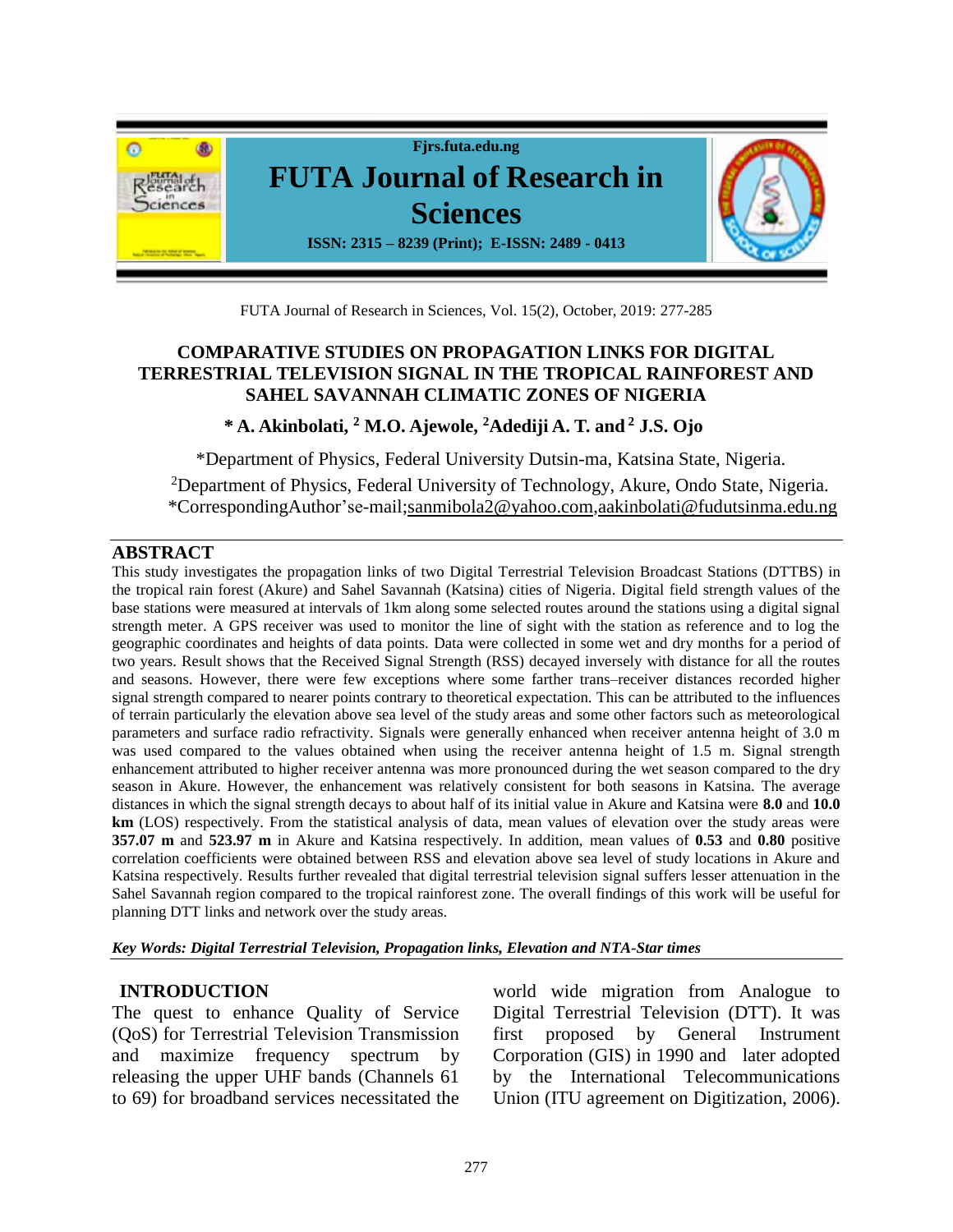Some of the advantages of DTT over the Analogue Terrestrial Television (ATT) include transmission of digital signals which requires lesser band width, access to sharp and high definition TV reception, access to more channels for transmission and inclusion of data transmission in TV broadcasting amongst others (Armoogum, *et al*., 2010). Many developed countries have switched from ATT to DTT. In Africa, only a few countries have achieved full digitization with majority still on the ATT, other countries that have partially switched over from ATT to DTT including Nigeria. Nigeria has missed two deadlines (June 17, 2015 and June 17, 2017) for Analogue Switch Off (ASO) and Digital Switch Over (DSO) (Broadcasting Organization of Nigeria (BON, 2017). As the government is busy with policy and logistics to achieve full Digital Switch Over (DSO) so also radio scientists and engineers should be engaged with scientific studies that will ensure QoS and networking for DTT in Nigeria.

Just as the analogue TV signal suffers attenuation from source to destination (Akinbolati, *et al.,* 2016 and 2017), so also a correctly formatted Digital Terrestrial Television (DTT) signal is exposed to various attenuation factors that can degrade it before it reaches the intended users (Akinbolati, *et al*., 2015 and Armoogum, *et al.,* 2010). The medium of propagation for both analogue and digital terrestrial television is the troposphere, where most weather phenomena occur (Akinbolati, *et al.,* 2017 and Boithias, 1987). Also, during transmission, an interaction between radio wave and the environment (propagation paths inclusive) leads to attenuation (Ajewole, *et al., 2013 and 2014;* 

### **Study Areas and the Experimental Station**

Two Digital Terrestrial Broadcast Stations (DTTBS) owned by the NTA-Star Times in

Boithias, 1987; Kennedy and Bernard, 1992). There is also the attenuation effect on UHF signal caused by precipitation (Ajewole, *et al.,* 2014) and foliage (Ayekomilogbon, *et al*., 2013). Other factors leading to distorted received signal strength are multipath effects and fading which are caused by atmospheric ducts, ionospheric reflection and refractions (Samridhi and Malhotra, 2015). The work of Armoogum (Armoogum, *et al*., 2010) underscores the importance of path loss prediction and coverage areas in radio and television broadcast system, since the wave interacts with the environment leading to attenuation of signal.

It is based on the above, that various authors have carried out studies that will ensure QoS of DTT in other parts of the world (Armoogum, *et al.,* 2010). However, there is dearth of scientific studies on DTT in Nigeria. It therefore becomes necessary for radio scientist to carry out studies on digital terrestrial television propagation curve (which is useful for predicting channel losses, coverage areas and network planning) and other factors that can enhance or degrade signal's quality with a view of improving the QoS on DTT broadcasting and networking in Nigeria.

This study investigates the propagation link which is the variability in the values of DTT signal strength with distance and the elevation of the study areas. The ultimate goal is to determine the enhancements and degradation of signal on the LOS link as a result of the elevation patterns of the study areas and as well determine the suitable receiver antenna heights for optimum signal reception.

Akure and Katsina cities were used for this work. Table 1 presents details about the DTTBS.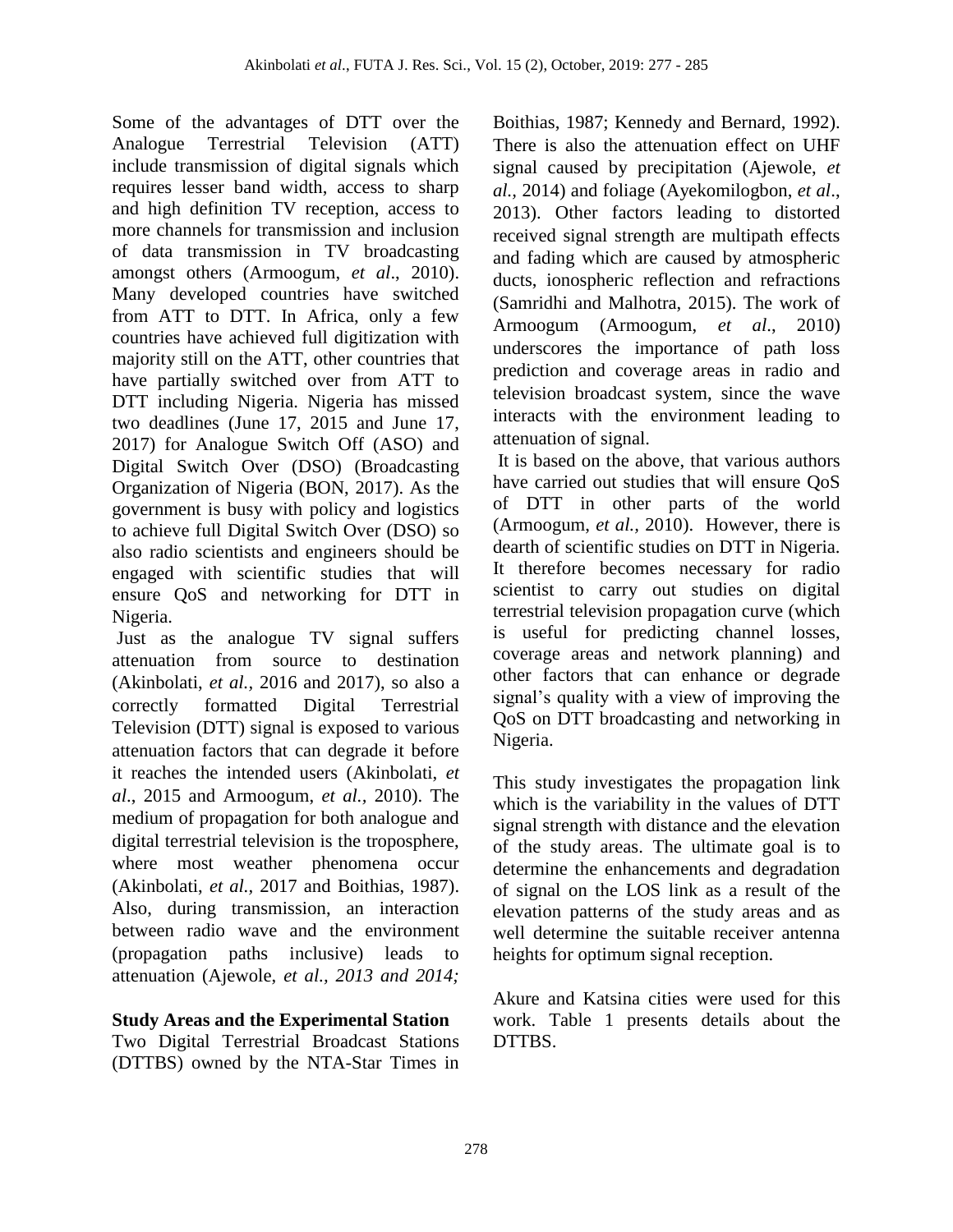| Parameter                                                                      | <b>Akure DTTBS</b>                                | Katsina DTTBS                                                      |
|--------------------------------------------------------------------------------|---------------------------------------------------|--------------------------------------------------------------------|
| Base station's geographic coordinates<br>Base station's transmitted power (kW) | Lat. $7'15'08''$ N,<br>Long. $507'$ 53" E<br>2.40 | Lat. $13^{\circ}$ 01' 50" N<br>Long. $7 \frac{32!}{50!}$ E<br>2.40 |
| Base station's frequency (MHz)/<br>Channel                                     | 722/52                                            | 530/28                                                             |
| Height of transmitting mast (m) A.G.L<br>Height of receiving antenna (m) A.G.L | 200<br>1.5,<br>3.0<br>and<br>(Variable)           | <b>200</b><br>1.5, and 3.0<br>(Variable)                           |
| Climatic Zone                                                                  | <b>Tropical Rain Forest</b>                       | Sahel Savannah                                                     |

## **METHODOLOGY**

#### **Instrumentation**

A digital satlink model WS-6936 field strength meter was used for the DTT signal strength measurement by connecting the terrestrial input signal received by the Star Times UHF receiving antenna attached to a variable antenna stand to it. Whereas a Global Positioning System receiver (GPS



**Figure. 1: Digital field strength meter**

### **Data Collection and analysis**

Measurement of signal strength of the DTTBS in Akure and Katsina cities were

Map 78s personal navigator) was used for the measurement of elevation, geographic coordinates and the line of sight of the various data locations from the base station. A field vehicle was used for the field campaign. Figures 1 and 2 present the digital Satlink field strength meter and the GPS used for this work.



**Figure. 2: GPS Map 78s** 

carried out from the base stations along three different routes using the digital satlink field strength meter at interval of 1 km Line of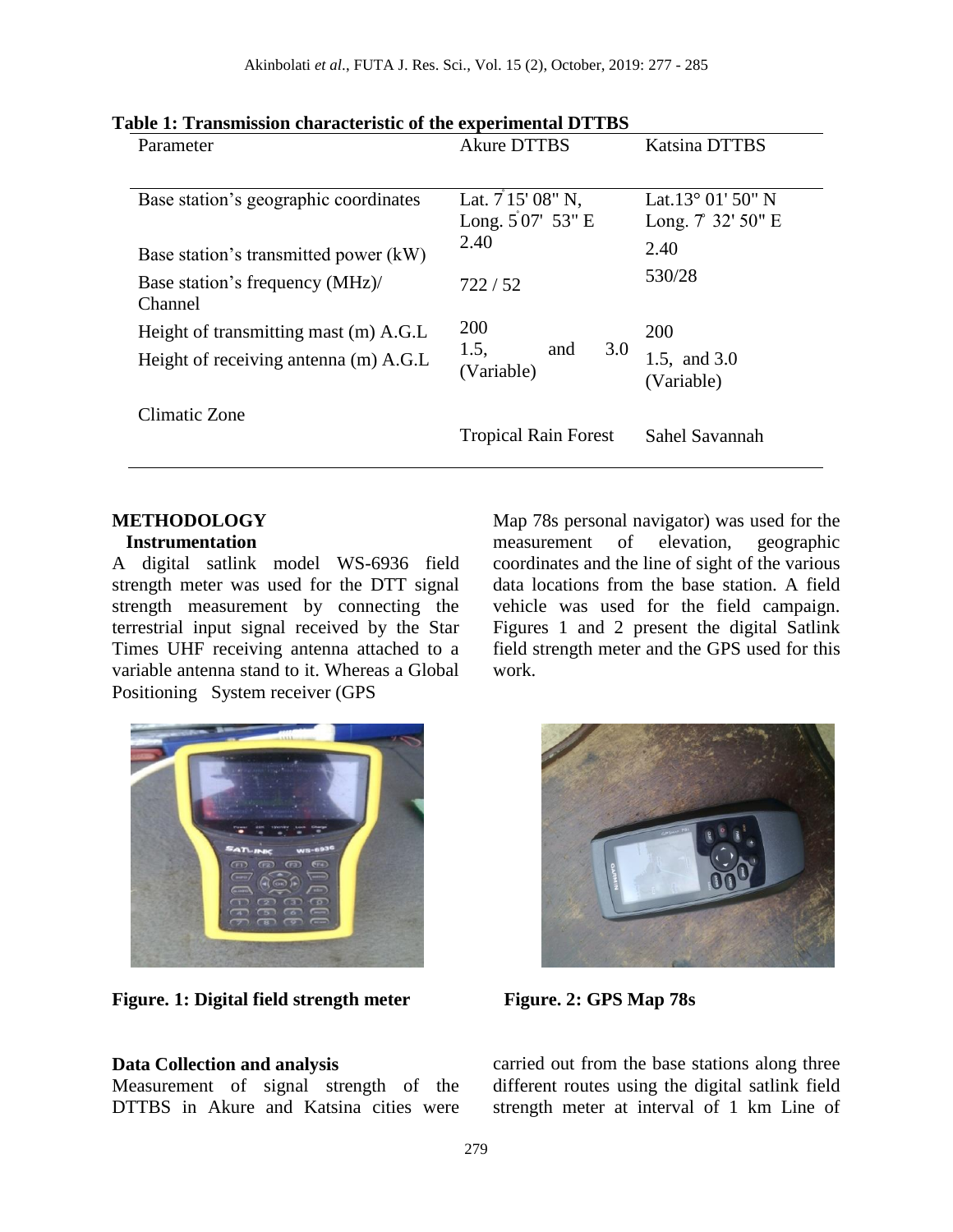Sight (LOS). Two sets of data were obtained for the signal strength for two antenna receiver heights of 1.5 and 3.0 m for each location. This is to give room for comparison in the strength of signal received for variable heights. The line of sight from the base station was monitored using a GPS, which equally measures the location's longitude, latitude, and the elevation (above sea level). Data were collected during dry (November) and wet (June) season months for two consecutive years (2016 and 2017) for comparative studies. A field vehicle was used as a means of movement along the routes during the field work. Detail of the routes categorization is as presented in Table 2. Figures 3 and 4 present the google maps of Akure and Katsina indicating routes of measurement. Transmission parameters of the DTTBS were relatively constant throughout the period of measurement as confirmed by the records of transmission in the stations. The data obtained were used to plot the propagation curves for the signal for the two seasons and years under investigation with necessary statistical analyzes also carried out.

| Table 2: Route definition for the field work |  |  |  |
|----------------------------------------------|--|--|--|
|----------------------------------------------|--|--|--|

|               | <b>Route</b> Akure DTTBS                          | <b>Katsina DTTBS</b>                                     |
|---------------|---------------------------------------------------|----------------------------------------------------------|
|               |                                                   |                                                          |
| A             | Base station towards<br>Oda Town (0-16 km LOS)    | Base station towards Batsari Town (0-15)<br>$km$ LOS $)$ |
| B             | Base station towards Ita Ogbolu (0-20 km<br>LOS)  | Base station towards Dutsinma Town (0-<br>19 km LOS)     |
| $\mathcal{C}$ | Base station towards Ilaramokin (0-12 km)<br>LOS) | Base station towards Daura (0-14 km)<br>LOS)             |



**Figure 3: Google map indicating the three routes of signal Strength measurement in Akure**.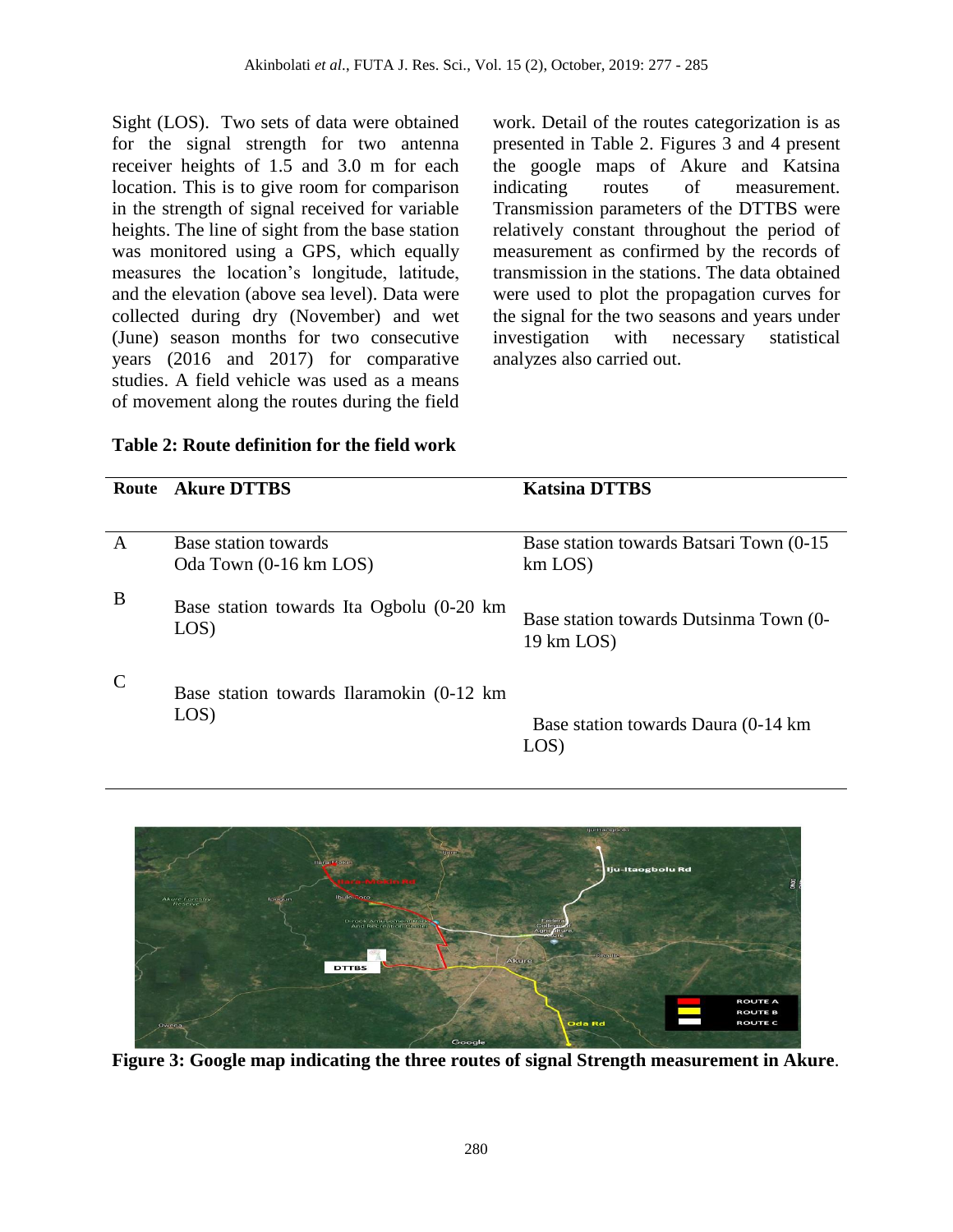

**Figure 4: Google map indicating the three routes of signal strength measurement in Katsina.**

## **RESULTS AND DISCUSSION**

In this section, typical propagation curves which is the ves during dry seasons whereas Figures 6a and 6b decay of the signal strength with distance for both search the propagation curves for wet season stations during dry and wet seasons using the two receiver antenna heights (RxHt) of 1.5 and 3.0 m along the routes of measurement are presented. For Akure DTTBS, Figures 5a and 5b present typical propagation



**Figure 5: (a) Typical propagation curves for two receiver antenna heights during dry season in the year 2016 for Akure DTTBS. (b) Typical propagation curves for two receiver antenna heights during dry season in 2017 for Akure DTTBS HtRx= Height of receiver antenna**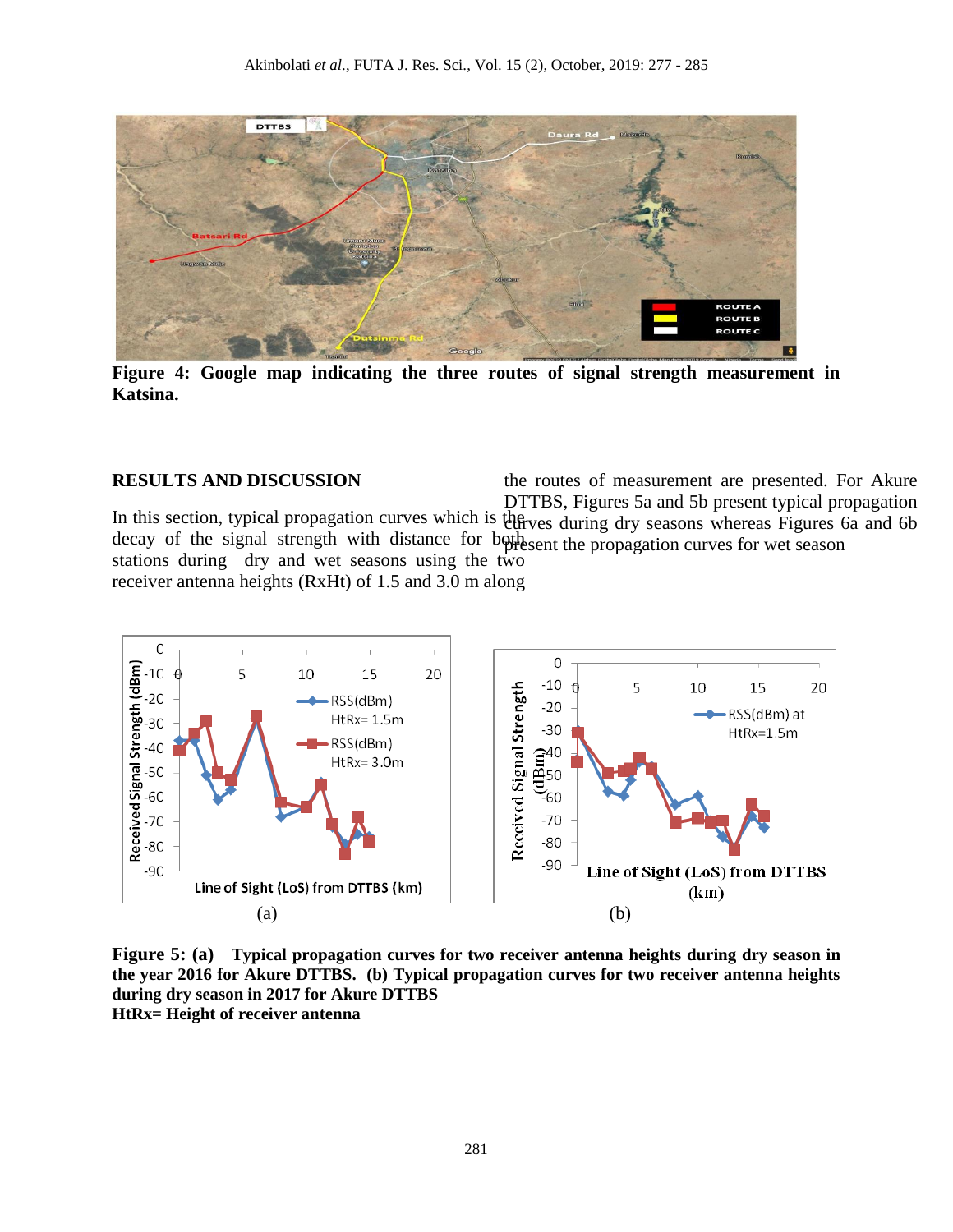

**Figure 6: (a) Typical propagation curves for two receiver antenna heights during wet season in the year 2016 for Akure DTTBS. (b) Typical propagation curves for two receiver antenna heights during wet season in the year 2017 for Akure DTTBS** 

The propagation curves (Figures 4 and 5) in the tropical rain forest zone (Akure) for the two seasons considered show that the received signal strength (RSS) decay inversely with distance. However, there were few exceptions where farther trans-receiver distances (LOS) recorded higher signal values compared to nearer locations. This can be attributed to the influences of tropospheric parameters such as elevation pattern of the study areas, meteorological parameters (humidity, precipitation, and atmospheric pressure e.t.c), terrestrial factors (trees, vegetations, hills) and surface radio refractivity. RSS was generally enhanced when receiver antenna height of 3.0 m was used in all the routes and seasons. This may be due to the fact that higher antenna minimizes losses due to multi paths effect. Signal strength enhancement attributed to higher (3.0 m) receiver antenna was more pronounced during the wet season (Figures 6a and 6b) compared to the dry seasons (Figures 5a and 5b) in Akure. This may be attributed to higher level of attenuation due to multipath during the wet season especially in the tropical rain forest zones in which the use of higher antenna height minimizes losses due to multipath.

The propagation curves for the Sahel Savannah base station in Katsina are as presented. Figures 7a and 7b depict the curves for dry season whereas figures 8a and 8b depict the curves for wet season.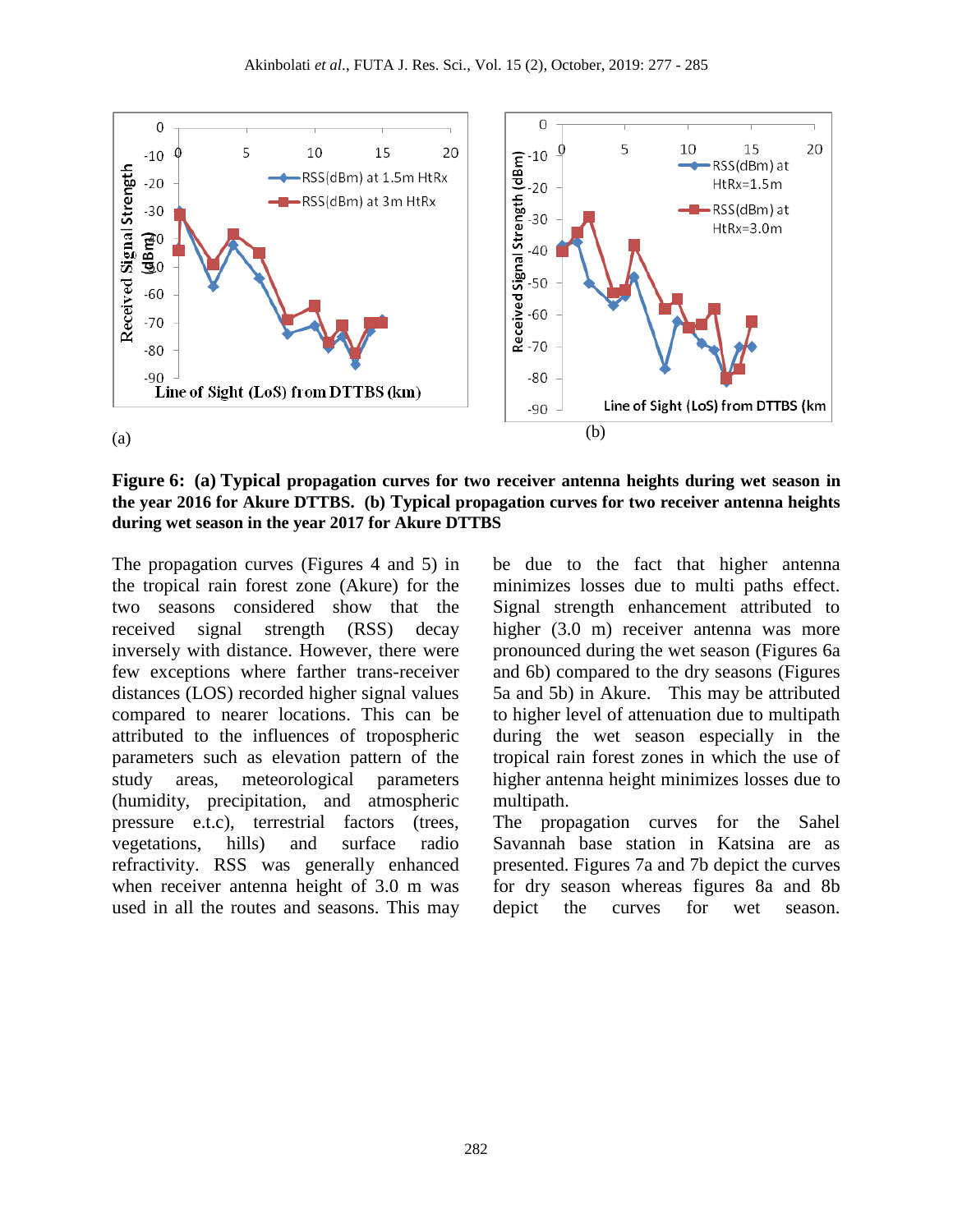

**Figure 7: (a) Typical propagation curves for two receiver antenna heights during dry season in the year 2016 for Katsina DTTBS. (b) Typical propagation curves for two receiver antenna heights during dry season in the year 2017 for Katsina DTTBS**



**Figure 8: (a) Typical propagation curves for two receiver antenna heights during wet season in the year 2016 for Katsina DTTBS. (b) Typical propagation curves for two receiver antenna heights during wet season in the year 2017 for Katsina DTTBS** 

The typical propagation curves for the routes in the Sahel Savannah (Katsina) of Nigeria and for the two seasons considered show similar trend with that of Akure but there were significant differences. Signal strength enhancement attributed to higher receiver antenna was more pronounced during the wet season compared to the dry season in Akure, the enhancement is relatively consistent for both seasons in Katsina. This can be attributed to minimal influences of terrestrial factors (like trees, vegetations, hills) and precipitation that are less prevalent in the Sahel compared to the tropical rain forest. Another finding from the propagation curves is that the received signal strength (RSS) drops to about half of its base station's value at about 8 km Line of Sight (LOS) from the base station in Akure (figures 6 and 7) whereas it drops to about half of its base station's value at about 10 km LOS from the base station in Katsina (figures 7 and 8). The interpretation of this is that Digital Terrestrial Television Signal suffers lesser attenuation in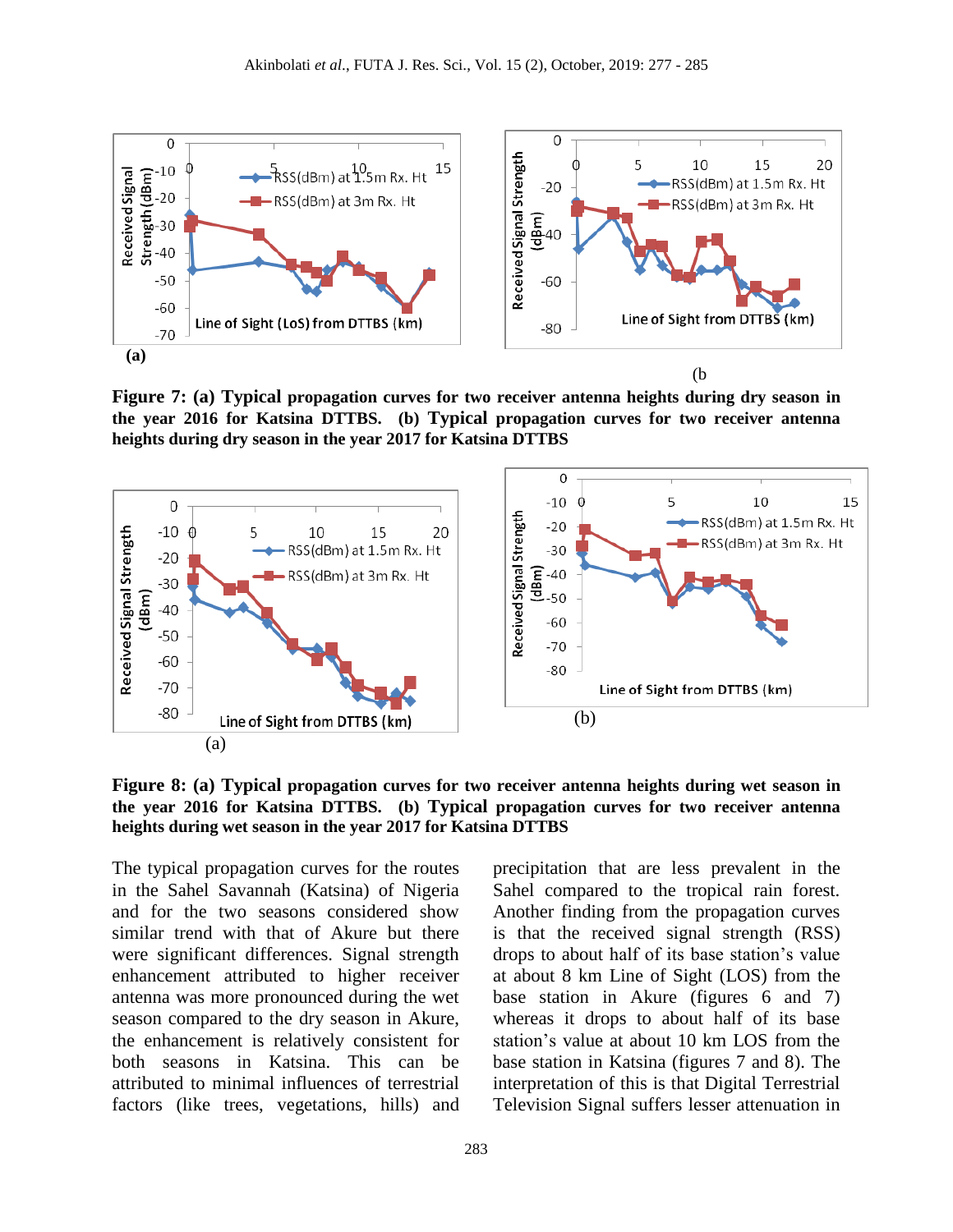the Sahel compared to the tropical rainforest zone. This can be attributed to high elevation pattern, lower impact from the less dense terrestrial factors and precipitation that characterise the Sahel compared to the tropical rain forest zone of Nigeria.

### **CONCLUSION**

Studies on the propagation links of two DTTBS in Akure and Katsina cities were carried out for both dry and wet seasons along some routes from each of the base stations. Some of the major findings are;

The RSS of the base stations decayed with distance for all the routes and seasons but was generally enhanced when higher receiving antenna height of 3.0 m was used compared to the values recorded when receiving antenna height of 1.5 m was used. In addition, RSS was more enhanced in Katsina compared to Akure despite same Effective Radiated Power (ERP) of the two transmitters. This can be attributed to higher elevation pattern, lower impact from the less dense terrestrial factors and precipitation that characterise the savannah region compared to the tropical rain forest zone of Nigeria.

From the statistical analysis on obtained data, mean values of elevation over the study areas were **357.07 m** and **523.97 m** in Akure and Katsina respectively. In addition, average values of **0.53** and **0.80** positive correlation coefficients were obtained between RSS and elevation above sea level of study locations in Akure and Katsina respectively. For subscribers within the fringe coverage of the DTTBS in Akure, (12 -20 km) and Katsina (15-20 km) LOS, it is recommended that their terrestrial receiver antenna heights should be  $\geq 3.0$  **m** for optimum reception of signal especially in Akure. Star Times Nigeria is advised to increase the output power of their transmitters in the tropical rainforest zones of Nigeria to compensate for losses especially at the fringe (12 -20 km LOS from the base station) coverage areas or increase the number of transmitters within their network compared to the savannah region which recorded lower attenuation of signals. The overall findings will be useful for planning DTT links and network over the study areas.

# **REFERENCES**

- **Ajewole, M.O., Oyedum, O. D. Adediji, A. T., Moses, A. S., Eichie, J. O. (2013).** Spatial Variability of VHF/UHF Electric Field Strength in Niger State, Nigeria. International Journal of Digital Information and Wireless Communications,  $3(3)$ ,  $26 - 30$ .
- **Ajewole, M.O., Akinbolati, A., Adediji, A. T., Ojo, J. S. (2014).** Precipitation Effect on the Coverage Areas of Terrestrial UHF Television Stations in Ondo State, Nigeria, International Journal of Engineering and Technology, 4(9), 524 – 535
- **Akinbolati, A., Ajewole, M.O., Adediji, A. T., Ojo, J. S. (2017**)**.** The Influences of Meteorological Parameters on Digital Terrestrial Television (DTT) Signal in the Tropics, International Journal of Digital Information and Wireless Communications, 7(3), 161– 172.
- **Akinbolati. A, O. Akinsanmi., K. R. Ekundayo. (2016).** Signal Strength Variation and Propagation Profiles of UHF Radio Wave Channel in Ondo State, Nigeria, International Journal of Wireless and Microwave Technologies (IJWMT), 6(4), 12-27
- **Akinbolati, A., Ajewole, M.O., Adediji,A. T., Ojo, J. S. (2015).** Determination and Classification of Coverage Areas of errestrial UHF Television Transmitters in Ondo State, Nigeria, International Organization of Scientific Research, Journal of Applied Physics (IOSR-JAP),  $7(4)$ ,  $16 - 26$ .
- **Armoogum, V., Soyjaudah, K.M.S., Mohamudally,N., Forgarty, T. (2010**)**.** Propagation Models and their